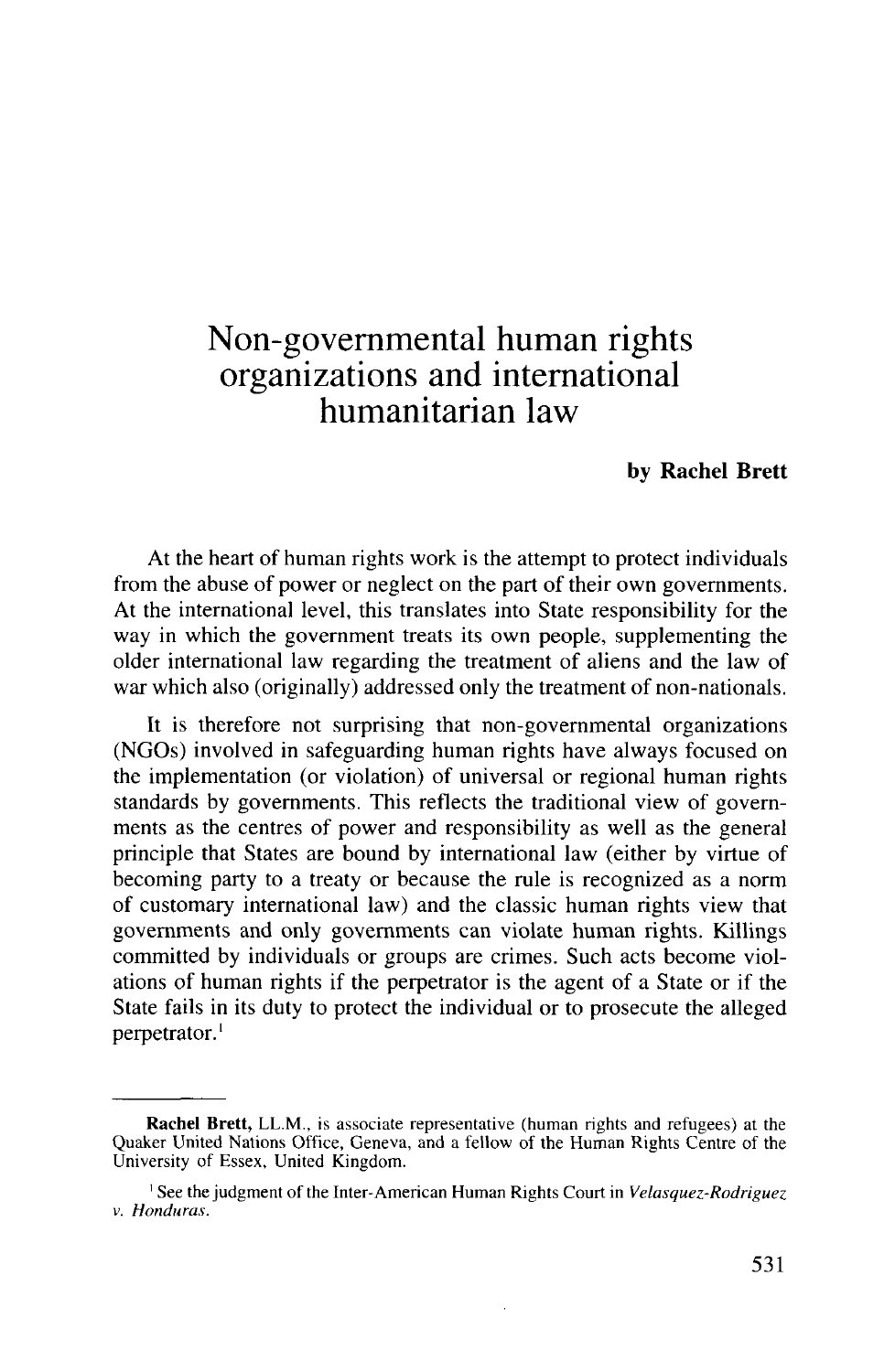# **Today's problem**

However, the world has changed and the law along with it. The growing number of internal (non-international) armed conflicts and the attention they receive internationally has produced a number of developments. International humanitarian law has moved from its exclusive concern for international armed conflict to active interest in internal armed conflicts as well. The first of this was Article 3 common to the 1949 Geneva Conventions. The second came in 1977 with Additional Protocol II, which is applicable to non-international armed conflict. Humanitarian law has thus moved into the human rights arena, as it were, in the sense that it now addresses the relationship between those in authority and the people they govern. This raises the question of the relationship between international humanitarian law and human rights law, since human rights law continues to apply (though with limitations) in time of armed conflict. This same development raises questions about some of the fundamental tenets of international humanitarian law: the equal standing of the parties to an armed conflict and the reciprocal nature of their obligations. Finally, the regulation of internal armed conflicts raises the whole question of accountability on the part of non-State entities under international law.

#### **The response of human rights NGOs**

Traditionally, human rights NGOs have tended to feel that international humanitarian law was the province of the International Committee of the Red Cross and that it was complicated, containing as it does all sorts of strange and ambiguous (at least to human rights people) concepts such as "collateral damage" and "military necessity", so that even something as apparently straightforward as the killing of civilians might, though regrettable, not constitute a violation of international humanitarian law. For human rights NGOs, there have been questions about how to interpret the law and whether there is a danger of lowering standards by applying international humanitarian law rather than human rights law.

However, the proliferation of armed conflicts — in particular internal armed conflicts — and the apparent convergence of human rights law and international humanitarian law<sup>2</sup> has led certain human rights NGOs to

<sup>&</sup>lt;sup>2</sup> For an example of such convergence, see the "Guiding Principles on internal displacement", prepared under the auspices of the Representative of the UN Secretary-General on internally displaced persons, UN Doc. E/CN.4/1998/53/Add.2, see *infra* p. 545, and "Compilation and analysis of legal standards", UN Doc. E/CN.4/1996/52/Add.2.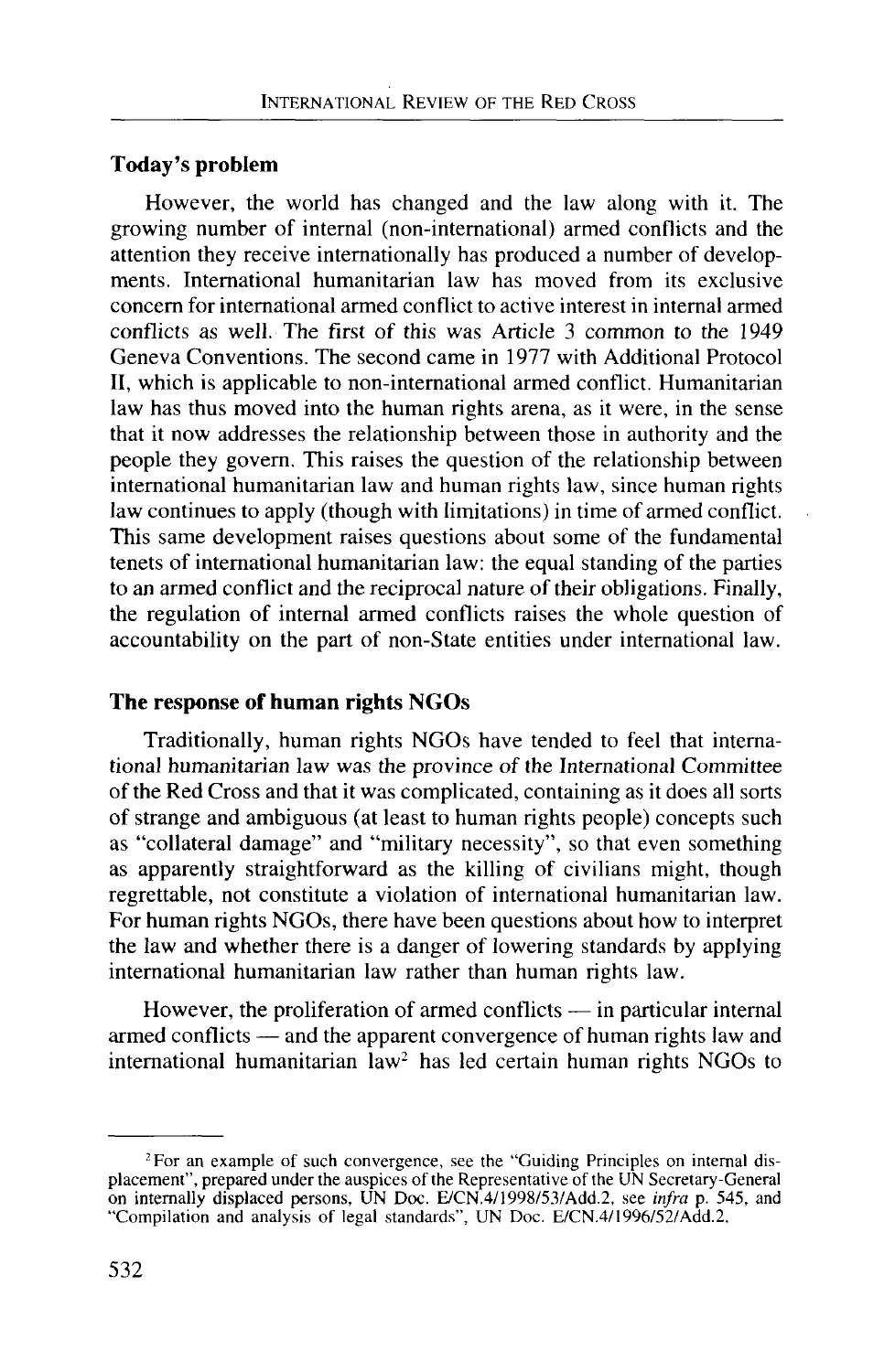reconsider their position. A basic principle for human rights NGOs is that it is unacceptable to ignore violations on the grounds that they occur during armed conflicts. How then can these organizations respond effectively to such violations? Does international humanitarian law provide a useful framework? These questions will be examined with respect to two issues: applicable standards and the accountability of non-State forces.

## **The question of applicable standards**

Where the government accepts that it is involved in an armed conflict and, therefore, that international humanitarian law applies, there is an advantage in holding the government to the standards established by that law. This avoids any argument about the yardstick: since government and NGOs refer to the same law, they may focus the debate on the facts and their interpretation in relation to that law. A classic example of this is Amnesty International's report on Israel's "Grapes of Wrath" operation in southern Lebanon.<sup>3</sup>

This was in fact the first time that an Amnesty International report used international humanitarian law to assess a governmental military operation. The alternative approaches of either seeking to apply human rights law to this military action or to ignore it completely obviously would have been unsatisfactory.

Furthermore, as knowledge of international humanitarian law has grown among human rights NGOs, there has been an increasing recognition that at least some of the standards provide a degree of specialization and specificity that human rights standards lack, even in relation to internal armed conflicts. A notable example of this is the rules governing displacement of the civilian population. Such displacement is a common phenomenon in internal armed conflicts but one on which human rights law provides little assistance. By contrast, Article 17, paragraph 1 of Additional Protocol II provides that people may be relocated only for their own security or for "imperative military reasons", and specifies that "all possible measures" must be taken to ensure "satisfactory conditions of shelter, hygiene, health, safety and nutrition" for those displaced. This provision was used by Human Rights Watch in its recent report on Burundi as the yardstick for judging the camps set up by the government.<sup>4</sup>

*<sup>&#</sup>x27;Israel/Lebanon, Unlawful killings during operation "Grapes of Wrath",* Amnesty International, London, July 1996 (AI Index MDE 15/42/96).

*<sup>\*</sup> Proxy targets: Civilians in the war in Burundi,* Human Rights Watch, New York, 1998.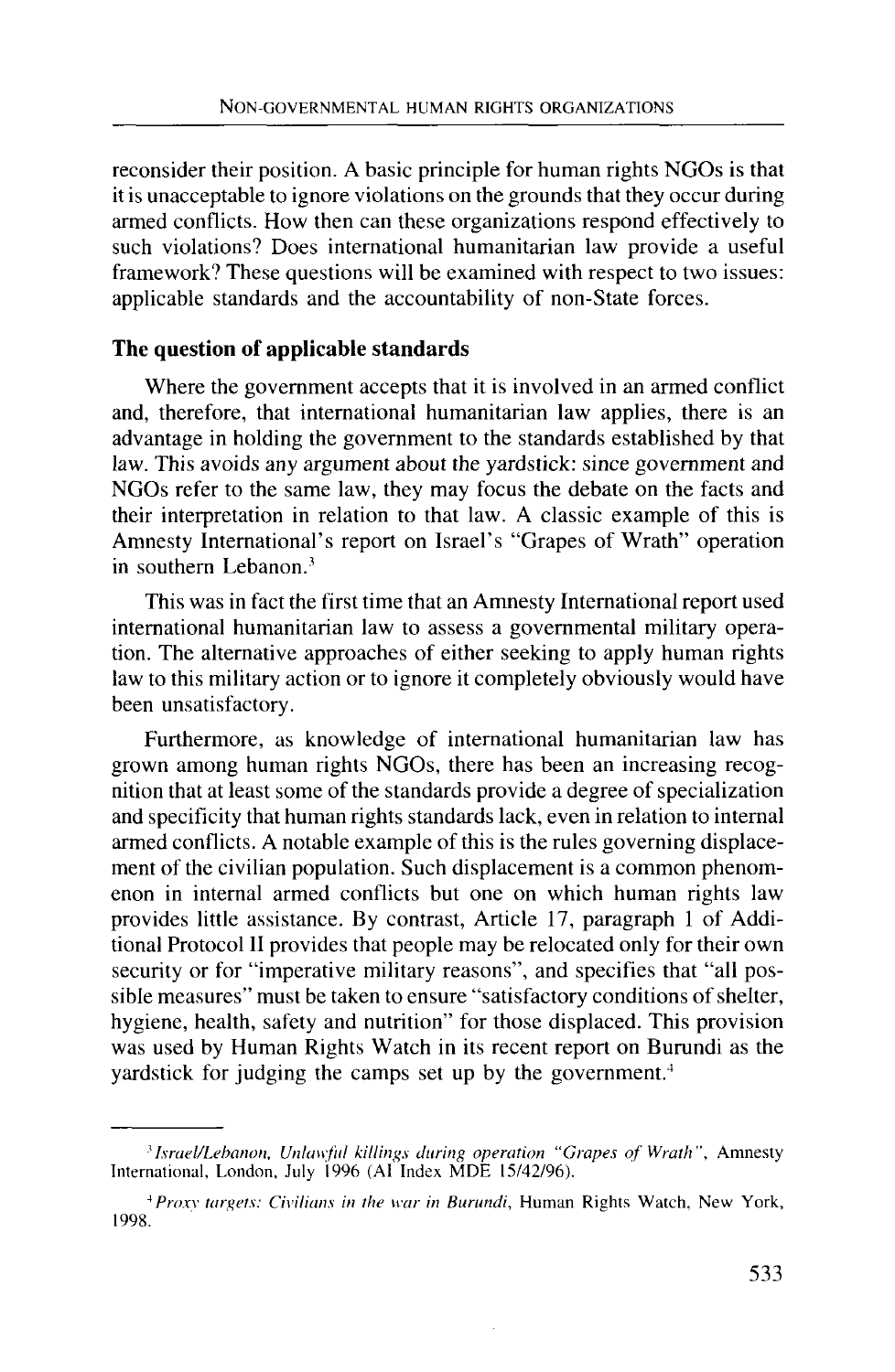#### **Accountability of non-State forces**

The reality of today's world is that there are countries with no government or with titular governments only partially in control of the territory. Can (or should?) human rights NGOs either ignore such situations or go on considering only governments accountable under human rights law?

The legal and conceptual ambivalence about non-State forces is not exclusive to NGOs. It is also nicely reflected in the proposed optional protocol to the Convention on the Rights of the Child on involvement of children in armed conflict (another example of convergence of human rights and international humanitarian law) in the latest draft of that text's provision on military recruitment by non-States forces. The preambular paragraph recalls "the obligation of each party to an armed conflict to abide by the provisions of international humanitarian law", while draft Article 3, paragraph 1 balances the moral (not legal) obligation not to recruit children under 18 with a legal obligation on States to prevent such recruitment: "Persons under the age of 18 years should not be recruited into armed groups, distinct from the armed forces of a State, which are parties to an armed conflict. States Parties shall take all feasible measures to prevent such recruitment."<sup>5</sup>

For human rights NGOs, therefore, it might seem that the obvious solution to the problem of non-State entities is to use international humanitarian law. However, it is not as simple as that. Firstly, humanitarian law applies only if there is an armed conflict, and there are situations in which non-State entities are involved without there being an armed conflict. Still other situations are simply difficult to define. Secondly, even where there unequivocally is an armed conflict, human rights law continues to be binding on governments, although in certain circumstances they are permitted to derogate from some of its provisions. Human rights NGOs could, therefore, find themselves invoking both human rights law and international humanitarian law vis-a-vis the government while referring only to international humanitarian law vis-a-vis armed opposition group. Does it matter whether the government is held to higher or different standards than the opposition? Furthermore, Protocol II only applies if the State concerned is party to it. Should the non-adherence of a government prevent

<sup>&</sup>lt;sup>5</sup> Report of the Working group on a draft Optional Protocol to the Convention on the Rights of the Child on involvement of children in armed conflicts on its fourth session, Annex II, Chairman's Perception, UN Doc. E/CN.4/1998/102.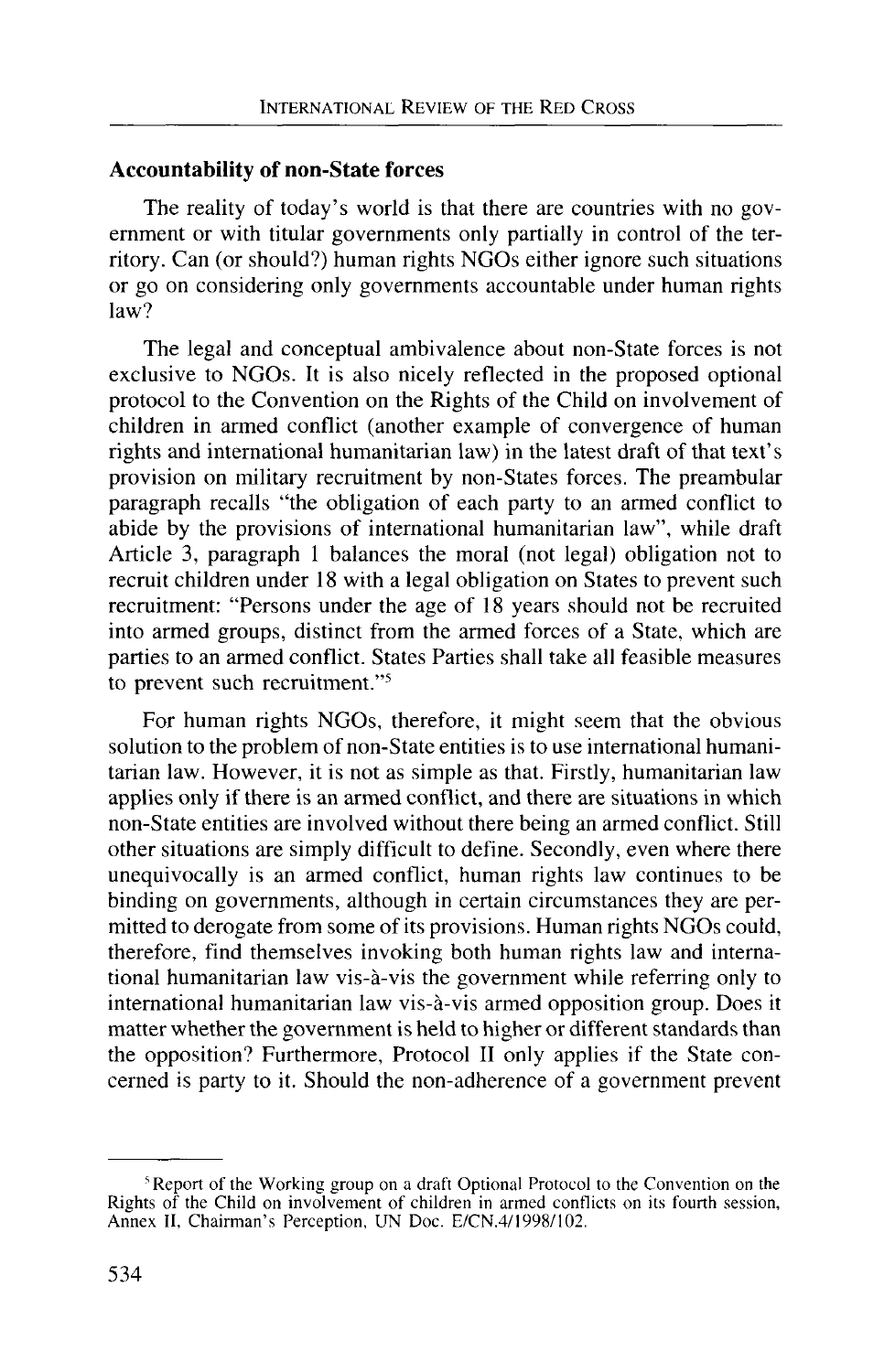human rights NGOs from insisting that its provisions be complied with by non-State entities to whom those provisions would otherwise apply?

The disparity between the standards laid down by human rights law and international humanitarian law is greatest where only common Article 3 applies but not Protocol II. This "inequality" of standards may present a problem from the perspective of international humanitarian law. However, for human rights NGOs the application of international humanitarian law standards to the armed opposition group does not amount to putting them on a par with the government. It merely lays down a generally accepted yardstick for their conduct. Applying both sets of standards to the government precludes the risk that the standards to which it is being held will be diluted. In Northern Ireland, for example, to oppose the killing of "civilians" (those not taking active part in the conflict) by the IRA on the basis of common Article 3 could be seen as legitimizing IRA killings of members of the British armed forces. Moreover, if application of Article 3 implies that this is an armed conflict, could it not also legitimize the alleged "shoot to kill" policy of the government, since international humanitarian law permits members of the armed forces to kill members of opposing armed forces? For human rights NGOs, the possibility of legitimizing killings is an issue even if there is definitely an armed conflict. But the question becomes thornier if, as in the example of Northern Ireland, there is not in fact an armed conflict, or where the situation is in doubt. In such circumstances, human rights NGOs are invoking the *principles* of common Article 3 in their dealings with the non-State entities involved in the situation, rather than the provision itself. This avoids the problem of having to hold the government to this same standard and it ensures that certain conduct, such as deliberately killing innocent bystanders, is condemned.

## **Conclusion**

The increasing interest in international humanitarian law on the part of human rights NGOs highlights the problems with which they are wrestling: in particular, how to maintain or improve protection of human rights in armed conflicts and internal disturbances. It is in the nature of NGOs that there will be no unified response to these problems though a number of key points on which they agree emerge from their work and from their discussions. They are as follows.

1. International humanitarian law provides agreed standards specifically designed to address issues arising in armed conflict. On the basis